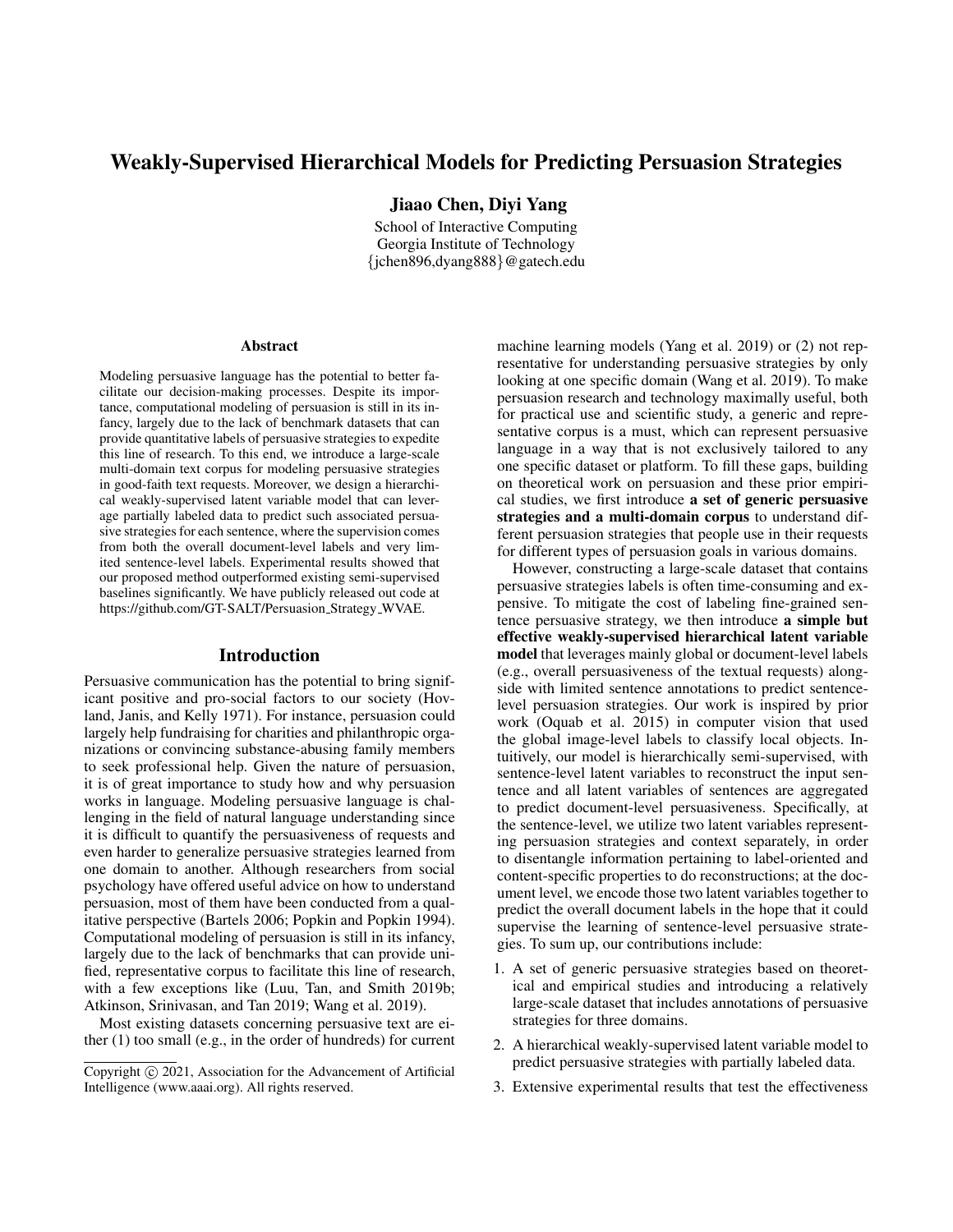of our models and visualize the importance of our proposed persuasion strategies.

# Related Work

There has been much attention paid to computational persuasive language understanding (Guo, Zhang, and Singh 2020; Atkinson, Srinivasan, and Tan 2019; Lukin et al. 2017; Yang and Kraut 2017; Shaikh et al. 2020). For instance, Tan et al. (2016) looked at how the interaction dynamics such as the language interplay between opinion holders and other participants predict the persuasiveness via ChangeMyView subreddit. Althoff, Danescu-Niculescu-Mizil, and Jurafsky (2014) studied donations in Random Acts of Pizza on Reddit, using the social relations between recipient and donor plus linguistic factors like narratives to predict the success of these altruistic requests. Although prior work offered predictive and insightful models, most research determined their persuasion labels or variables without reference to a taxonomy of persuasion techniques. Yang et al. (2019) identified the persuasive strategies employed in each sentence among textual requests from crowdfunding websites in a semi-supervised manner. Wang et al. (2019) looked at utterance in persuasive dialogues and annotated a corpus with different persuasion strategies such as self-modeling, footin-the-door, credibility, etc., together with classifiers to predict such strategies at a sentence-level. These work mainly focused on a small subset of persuasion strategies and the identification of such strategies in a specific context. Inspired by those work, we propose a generic and representative set of persuasion strategies to capture various persuasion strategies that people use in their requests.

Recently many semi-supervised learning approaches have been developed for natural language processing, including adversarial training (Miyato, Dai, and Goodfellow 2016), variational auto-encoders (Kingma et al. 2014; Yang et al. 2017; Gururangan et al. 2019), consistency training (Xie et al. 2020; Chen, Wu, and Yang 2020; Chen, Yang, and Yang 2020) and various pre-training techniques (Kiros et al. 2015; Dai and Le 2015). The contextual word representations (Peters et al. 2018; Devlin et al. 2019) have emerged as powerful mechanisms to make use of large scale unlabeled data. Most of these prior works focus on semi-supervised learning, in which the labels are partially available and the supervisions for labeled and unlabeled data are both on the sentence-levels. In contrast, our work is hierarchical weakly supervised and we aim to predict sentence-levels labels, not document-level persuasiveness. To our best knowledge, weakly supervised learning has been explored much less in natural language processing except for a few recent work (Lee, Chang, and Toutanova 2019; Min et al. 2019) in question answering. There are a few exceptions: Yang et al. (2019) utilized a small amount of hand-labeled sentences together with a large number of requests automatically labeled at the document level for text classification. Pryzant, Chung, and Jurafsky (2017) proposed an adversarial objective to learn text features highly predictive of advertisement outcomes. Our work has an analog task in computer vision–weakly supervised image segmentation (Papandreou et al. 2015; Pinheiro and Collobert 2015)– which

uses image labels or bounding boxes information to predict pixel-level labels. Similar to image segmentation, obtaining global/document/image level labels for persuasive understanding is much cheaper than local/sentence/pixel level labels. Different from multi-task learning where models have full supervisions in each task, our proposed model is fully supervised at the document level while partially supervised at the sentence level.

# Persuasion Taxonomy and Corpus

Previous work modeling persuasion in language either focus on a small subset of strategies or look at a specific platform, hard to be adapted to other contexts. To fill this gap, we propose a set of generic persuasive strategies based on widely used persuasion models from social psychology. Specifically, we leverage Petty and Cacioppo's elaboration likelihood model (1986) and Chiaken's social information processing model (Chaiken 1980), which suggest that people process information in two ways: either performing a relatively deep analysis of the quality of an argument or relying on some simple superficial cues to make decisions (Cialdini 2001). Guided by these psychology insights, we examine the aforementioned computational studies on persuasion and argumentation (Wang et al. 2019; Yang et al. 2019; Durmus, Cardie, and Durmus 2018; Vargheese, Collinson, and Masthoff 2020a; Carlile et al. 2018), and further synthesize these theoretical and practical tactics into eight unified categories: *Commitment, Emotion, Politeness, Reciprocity, Scarcity* that allow people to use simple inferential rules to make decisions, and *Credibility, Evidence, Impact* that require people to evaluate the information based on its merits, logic, and importance. As shown in Table 1, our taxonomy distilled, extended, and unified existing persuasion strategies. Different from prior work that introduced domain-specific persuasion tactics with limited generalizability, our generic taxonomy can be easily plugged into different text domains, making large-scale understanding of persuasion in language across multiple contexts comparable and replicable.

#### Dataset Collection & Statistics

We collected our data from three different domains related to persuasion. (1)  $\text{Kiva}^1$  is a peer-to-peer philanthropic lending platform where persuading others to make loans is a key to success (no interest), (2) subreddit "r/Random\_Acts\_of\_Pizza<sup>2</sup>" ( $\bf{RAOP}$ ) where members write requests to ask for free pizzas (social purpose, no direct money transaction), and (3) subreddit "r/borrow<sup>3</sup>" (Borrow) that focuses on writing posts to borrow money from others (with interest). After removing personal and sensitive information, we obtained 40,466 posts from Kiva, 18,026 posts from RAOP, and 49,855 posts from Borrow.

We sampled 5% documents with document length ranging from 1 to 6 from Kiva, 1 to 8 from RAOP and 1 to 7 from Borrow to annotate, as documents with at most 6 sentences account for 89% in Kiva, 86% posts in RAOP has no more

<sup>&</sup>lt;sup>1</sup>www.kiva.org

<sup>&</sup>lt;sup>2</sup>www.reddit.com/r/Random\_Acts\_Of\_Pizza

<sup>3</sup>www.reddit.com/r/borrow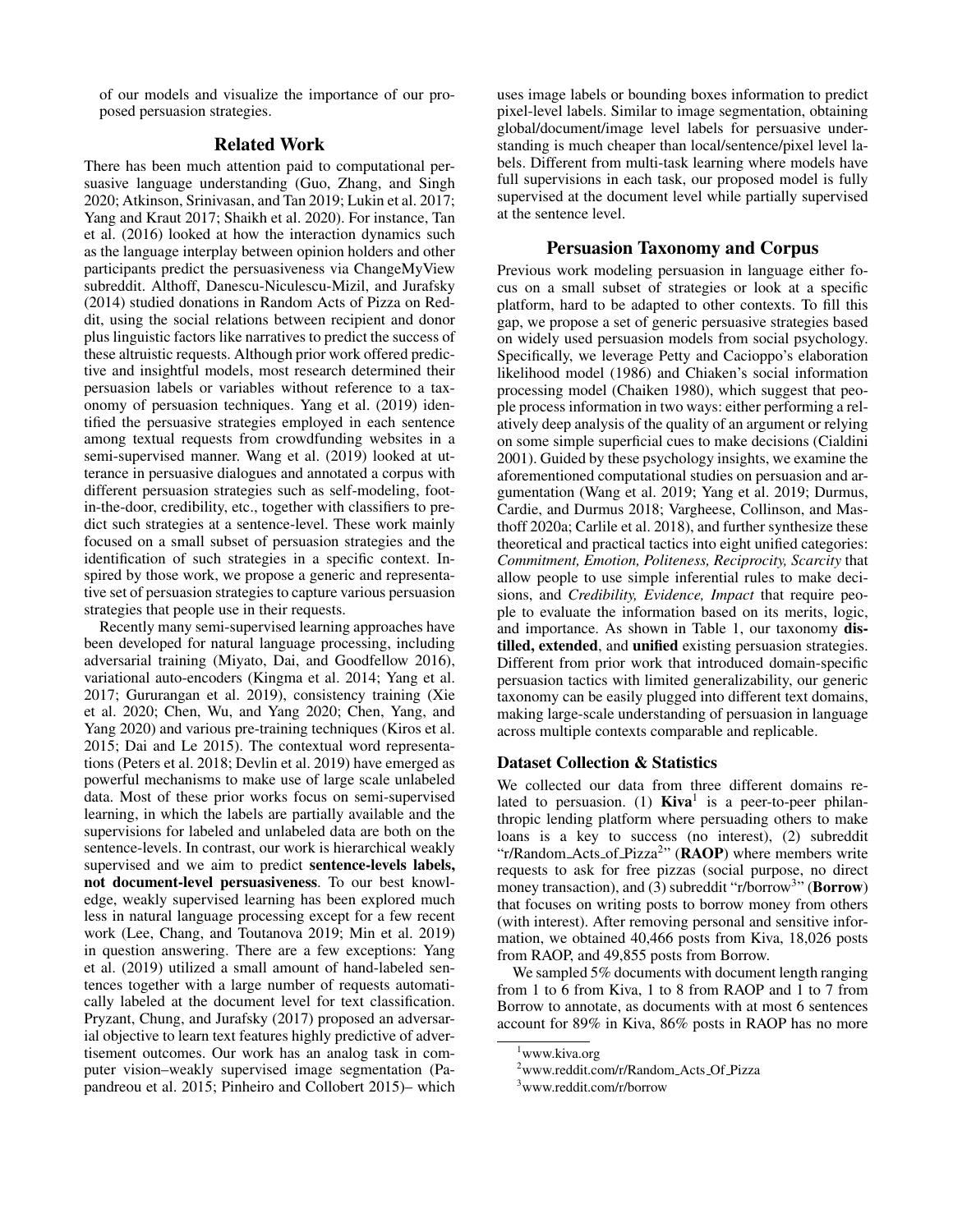| <b>Strategy</b> | <b>Definition and Examples</b>                                                                                                                                                                                                                                | <b>Connection with Prior Work</b>                                                                                                                                                                       |
|-----------------|---------------------------------------------------------------------------------------------------------------------------------------------------------------------------------------------------------------------------------------------------------------|---------------------------------------------------------------------------------------------------------------------------------------------------------------------------------------------------------|
| Commitment      | The persuaders indicating their intentions to take acts or justify their earlier<br>decisions to convince others that they have made the correct choice.<br>e.g., I just lent to Auntie Fine's Donut Shop. (Kiva)                                             | Commitment (Yang et al. 2019),<br>Self-modeling (Wang et al. 2019),<br>Commitment (Vargheese et al. 2020b)                                                                                              |
| Emotion         | Making request full of emotional valence and arousal affect to influence others.<br>e.g., Guys I'm desperate. (Borrow)<br>I've been in the lowest depressive state of my life. (RAOP)                                                                         | <i>Ethos</i> (Carlile et al. 2018),<br><i>Emotion appeal</i> (Carlile et al. 2018),<br>Sentiment (Durmus et al. 2018),<br><i>Emotion words</i> (Luu et al, 2019a),<br><i>Emotion</i> (Asai et al. 2020) |
| Politeness      | The usage of polite language in requests.<br>e.g., Your help is deeply appreciated! (Borrow)                                                                                                                                                                  | <i>Politeness</i> (Durmus et al. 2018),<br>Politeness (Althoff et al. 2014),<br>Politeness (Nashruddin et al. 2020)                                                                                     |
| Reciprocity     | Responding to a positive action with another positive action. People are more<br>likely to help if they have received help themselves.<br>e.g., I will pay 5% interest no later than May 1, 2016. (Borrow)<br>I'll pay it forward with my first check. (RAOP) | <i>Reciprocity</i> (Althoff et al. 2014),<br><i>Reciprocity</i> (Roethke et al. 2020),<br><i>Reciprocity</i> (Vargheese et al. 2020b)                                                                   |
| Scarcity        | People emphasizing on the urgency, rare of their needs.<br>e.g., Need this loan urgently. (Borrow)<br>I haven't ate a meal in two days. (RAOP)<br>Loan expiring today and still needs \$650. (Kiva)                                                           | Scarcity (Vargheese et al. 2020b),<br>Scarcity (Yang et al. 2019),<br>Scarcity (Lawson et al. 2020)                                                                                                     |
| Credibility     | The uses of credentials impacts to establish credibility and earn others' trust.<br>e.g., Can provide any documentation needed. (Borrow)<br>She has already repaid 2 previous loans. (Kiva)                                                                   | Credibility appeal (Wang et al. 2019),<br>Social Proof (Roethke et al. 2020),<br><i>Social Proof</i> (Vargheese et al. 2020a)                                                                           |
| Evidence        | Providing concrete facts or evidence for the narrative or request.<br>e.g. My insurance was canceled today. (Borrow)<br>There is a Pizza Hut and a Dominos near me. (RAOP)<br>\$225 to go and $1 A+$ member on the loan. (Kiva)                               | Evidentiality (Althoff et al. 2014),<br>Evidence (Carlile et al. 2018),<br>Evidence (Stab and Gurevych 2014),<br>Concreteness (Yang et al. 2019)<br><i>Evidence</i> (Durmus et al. 2018)                |
| Impact          | Emphasizing the importance or impact of the request.<br>e.g., I will use this loan to pay my rent. (Borrow)<br>This loan will help him with his business. (Kiva)                                                                                              | Logos (Carlile et al. 2018),<br>Logic appeal (Wang et al. 2019)<br>Impact (Yang et al. 2019)                                                                                                            |

Table 1: The generic taxonomy of persuasive strategies, their definitions, example sentences, and connections with prior work.

than 8 sentences, and 85% posts in Borrow has at most 7 sentences. We recruited four research assistants to label persuasion strategies for each sentence in sampled documents. Definitions and examples of different persuasion strategies were provided, together with a training session where we asked annotators to annotate a number of example sentences and walked them through any disagreed annotations. To assess the reliability of the annotated labels, we then asked them to annotate the same 100 documents with 400 sentences and computed Cohen's Kappa coefficient to measure inter-rater reliability. We obtained an average score of 0.538 on Kiva, 0.613 on RAOP, and 0.623 on Borrow, which indicates moderate agreement (McHugh 2012). Annotators then annotated the rest 1200 documents by themselves independently.

The dataset statistics are shown in Table 2, and the sentence-level label distribution in each dataset is shown in Figure 1. We merge rare strategies into the Other category. Specifically, we merge Commitment, Scarcity, and Emotion in Borrow, Credibility and Commitment in RAOP, Reciprocity and Emotion in Kiva, as Other. We utilized whether the requester received pizzas or loans from the subreddits as the document-level labels for RAOP and Borrow. 30.1% of people successfully got pizzas on RAOP and 48.5% of people received loans on Borrow. In Kiva, we utilized the number of people who lent loans as the document-level labels. The numbers are further labeled based on buckets:  $[1, 2)$ ,

[2, 3), [3, 4), [4,  $\infty$ ), accounting for 44.1%, 20.3%, 12.4% and 33.2% of all documents.

## Method

To alleviate the dependencies on labeled data, we propose a hierarchical weakly-supervised latent variable model to leverage partially labeled data to predict sentence-level persuasive strategies. Specifically, we introduce a sentencelevel latent variable model to reconstruct the input sentence and predict the sentence-level persuasion labels spontaneously, supervised by the global or document-level labels (e.g., overall persuasiveness of the documents). The overall architecture of our method is shown in Figure 2.

# Weakly Supervised Latent Model

Given a corpus of N documents  $\mathbf{D} = {\{\mathbf{d}_i\}}_{i=1}^N$ , where each document **d** consists of M sentences  $\mathbf{d}_i = \{ \mathbf{s}_i^j \}_{j=1}^M$ . For each document  $d_i \in D$ , its document level label is denoted as  $t_i$ , representing the overall persuasiveness of the documents. We divide the corpus into two parts:  $D = D_L \cup D_U$ , where  $D_L$  ( $D_U$ ) denotes the set of documents with (without) *sentence* labels. For each document  $\mathbf{d}_i \in \mathbf{D}_L$ , the corresponding sentence labels are  $\{y_i^j\}_{j=1}^M,$  where  $y_i^j \in \mathbf{C} =$  ${c_k}_{k=1}^K$  and represents the persuasive strategy of a given sentence. In many practical scenarios, getting documentlevel labels  $\{t_i\}$  is much easier and cheaper than the fine-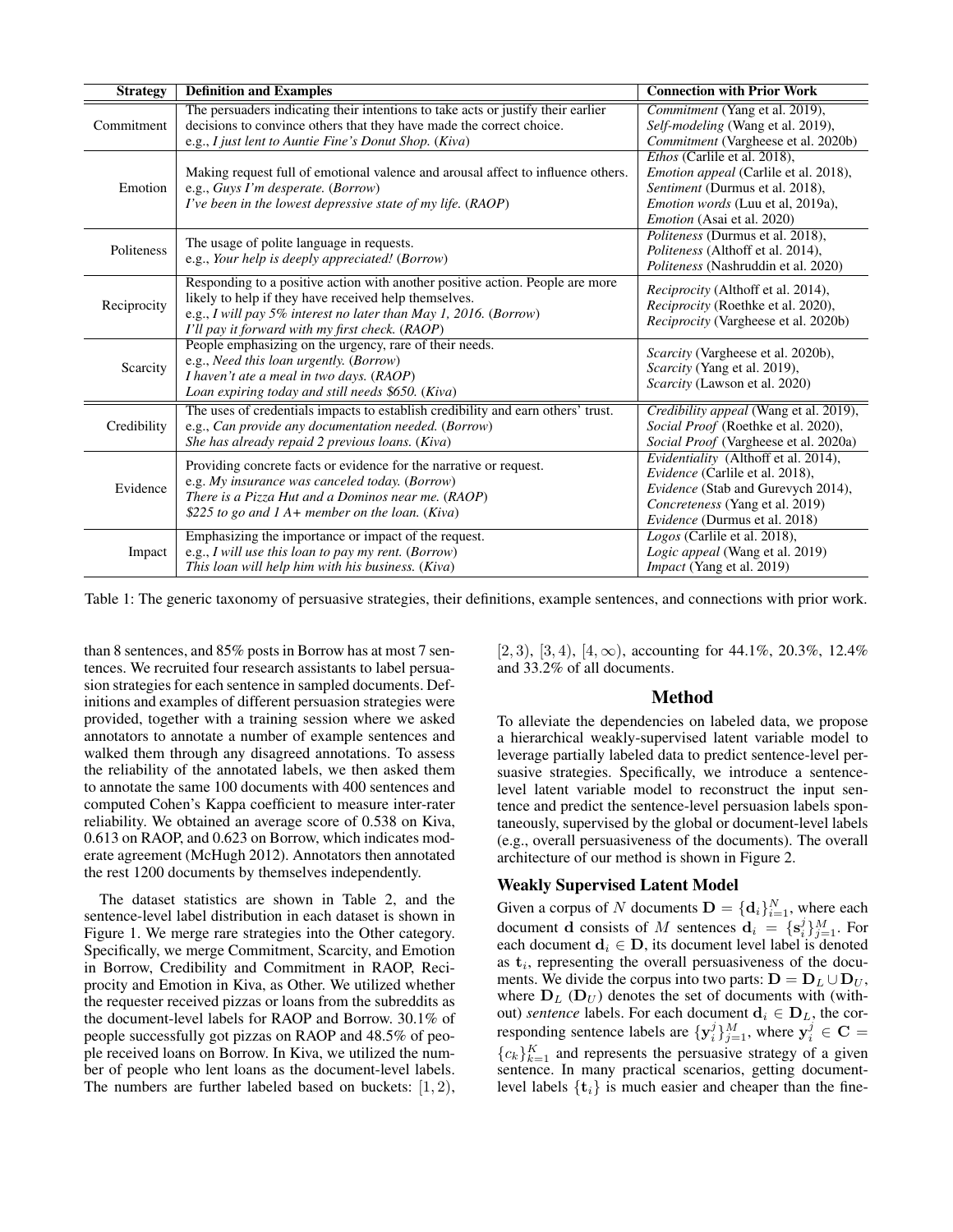

Figure 1: The distribution of each persuasion strategy in three annotated three datasets.

|               | # Docs | # Sents<br>w/label | # Sents<br>w/o label | Doc Labels      | <b>Sent Labels</b>                                              |
|---------------|--------|--------------------|----------------------|-----------------|-----------------------------------------------------------------|
| <b>Borrow</b> | 49.855 | 5.800              | 164.293              | Success or not  | Evidence, Impact, Politeness, Reciprocity, Credibility          |
| <b>RAOP</b>   | 18.026 | 3.600              | 77.517               | Success or not  | Evidence, Impact, Politeness, Reciprocity, Scarcity, Emotion    |
| Kiva          | 40.466 | 6.300              | 135.330              | # People loaned | Evidence, Impact, Politeness, Credibility, Scarcity, Commitment |

Table 2: Dataset statistics. For strategies that are rare, we merged them into an *Other* category.

grained sentence labels  $\{s_i^j\}$  since the number of sentences M in a document  $\mathbf{d}_i$  can be very large. Similarly, in our setting, the number of documents with fully labeled sentences is very limited, i.e.,  $|\mathbf{D}_L| \ll |\mathbf{D}|$ . To this end, we introduce a novel hierarchical weakly supervised latent variable model that can leverage both the document-level labels and the small amount of sentence-level labels to discover the sentence persuasive strategies. Our model is weakly supervised since we will utilize document labels to facilitate the learning of sentence persuasive strategies. The intuition is that global documents labels of persuasiveness carry useful information of local sentence persuasive strategies, thus can provide supervision in an indirect manner.

Sentence Level VAE Following prior work on semisupervised variational autoencoders (VAEs) (Kingma and Welling 2013), for an input sentence s, we assume a graphical model whose latent representation contains a continuous vector z, denoting the content of a sentence, and a discrete persuasive strategy label y:

$$
p(\mathbf{s}, \mathbf{z}, \mathbf{y}) = p(\mathbf{s}|\mathbf{z}, \mathbf{y})p(\mathbf{z})p(\mathbf{y})
$$
 (1)

To learn the semi-supervised VAE, we optimize the variational lower bound as our learning objective. For unlabeled sentence, we maximize the evidence lower bound as:

$$
\log p(\mathbf{s}) \geq \mathbb{E}_{\mathbf{y} \sim q(\mathbf{y}|\mathbf{s})} [\mathbb{E}_{\mathbf{z} \sim q(\mathbf{z}|\mathbf{s}, \mathbf{y})} [\log p(\mathbf{s}|\mathbf{z}, \mathbf{y})] - \text{KL}[q(\mathbf{z}|\mathbf{s}, \mathbf{y}) || p(\mathbf{z})]] - \text{KL}[q(\mathbf{y}|\mathbf{s}) || p(\mathbf{y})]
$$
(2)

where  $p(s|y, z)$  is a decoder (generative network) to reconstruct input sentences and  $q(y|s)$  is an encoder (an inference or a predictor network) to predict sentence-level labels.

For labeled sentences, the variational lower bound is:

$$
\log p(\mathbf{s}, \mathbf{y}) \ge \mathbb{E}_{\mathbf{z} \sim q(\mathbf{z}|\mathbf{s}, \mathbf{y})} [\log p(\mathbf{s}|\mathbf{z}, \mathbf{y})] - \text{KL}[q(\mathbf{z}|\mathbf{s}, \mathbf{y}) || p(\mathbf{z})] + \text{constant}
$$
 (3)

In addition, for sentences with labels, we also update the inference network  $q(y|s)$  via minimizing the cross entropy loss  $\mathbb{E}_{(\mathbf{s}, \mathbf{y})}[-\log q(\mathbf{y}|\mathbf{s})]$  directly.

Document Level VAE Different from sentence-level VAEs, we model the input document d with sentences  $\{s^j\}_{j=1}^M = s^{1:M}$  as a whole and assume that the documentlevel label t depends on the sentence-level latent variables. Thus we obtain the document-level VAE model as:

$$
p(\mathbf{d}, \mathbf{t}, \mathbf{y}, \mathbf{z}) = p(\mathbf{d}, \mathbf{t} | \mathbf{y}, \mathbf{z}) \prod_{j=1}^{M} p(\mathbf{y}^{j}) \prod_{j=1}^{M} p(\mathbf{z}^{j})
$$
 (4)

where  $p(\mathbf{d}, \mathbf{t} | \mathbf{y}^{1:M}, \mathbf{z}^{1:M})$  is the generative model for all sentences in the document d and the document label t.

For simplicity, we further assume conditional independence between the sentences  $s^{1:M}$  in d and its label t given the latent variables:  $p(\mathbf{d}, \mathbf{t} | \mathbf{y}^{1:M}, \mathbf{z}^{1:M}) =$  $p(\mathbf{t}|\mathbf{y}^{1:M},\mathbf{z}^{1:M})\prod_{j=1}^{M}p(\mathbf{s}^{j}|\mathbf{y}^{j},\mathbf{z}^{j}).$  Since the possible number of the sentence label combinations is huge, simply computing the marginal probability becomes intractable. Thus we optimize the evidence lower bound. By using mean field approximation (Jain, Koehler, and Mossel 2018), we factorize the posterior distribution as:  $q(\mathbf{z}^{1:M}, \mathbf{y}^{1:M}|\mathbf{d}, \mathbf{t}) =$  $\prod_{j=1}^M q(\mathbf{z}^j | \mathbf{y}^j, \mathbf{s}^j, \mathbf{t}) \prod_{j=1}^M q(\mathbf{y}^j | \mathbf{s}^j, \mathbf{t})$ . That is, the posterior distribution of latent variables  $y^j$  and  $z^j$  only depends on the sentence  $s^j$  and the document label  $t$ . For documents without sentence labels, the evidence lower bound is:

$$
\log p(\mathbf{d}, \mathbf{t}) \geq \mathbb{E}_{\mathbf{y} \sim q(\mathbf{y}|\mathbf{s}, \mathbf{t})} [\mathbb{E}_{\mathbf{z} \sim q(\mathbf{z}|\mathbf{s}, \mathbf{y}, \mathbf{t})} [\log p(\mathbf{t}|\mathbf{y}, \mathbf{z}) + \sum_{i=1}^{N} \log p(\mathbf{s}^{j}|\mathbf{y}^{j}, \mathbf{z}^{j})] - \sum_{j=1}^{M} \text{KL}[q(\mathbf{z}^{j}|\mathbf{s}^{j}, \mathbf{y}^{j}, \mathbf{t}) || p(\mathbf{z}^{j})]] - \sum_{j=1}^{M} \text{KL}[q(\mathbf{y}^{j}|\mathbf{s}^{j}, \mathbf{t}) || p(\mathbf{y}^{j})] = U(\mathbf{d}, \mathbf{t})
$$
\n(5)

For document with sentence labels, the variational lower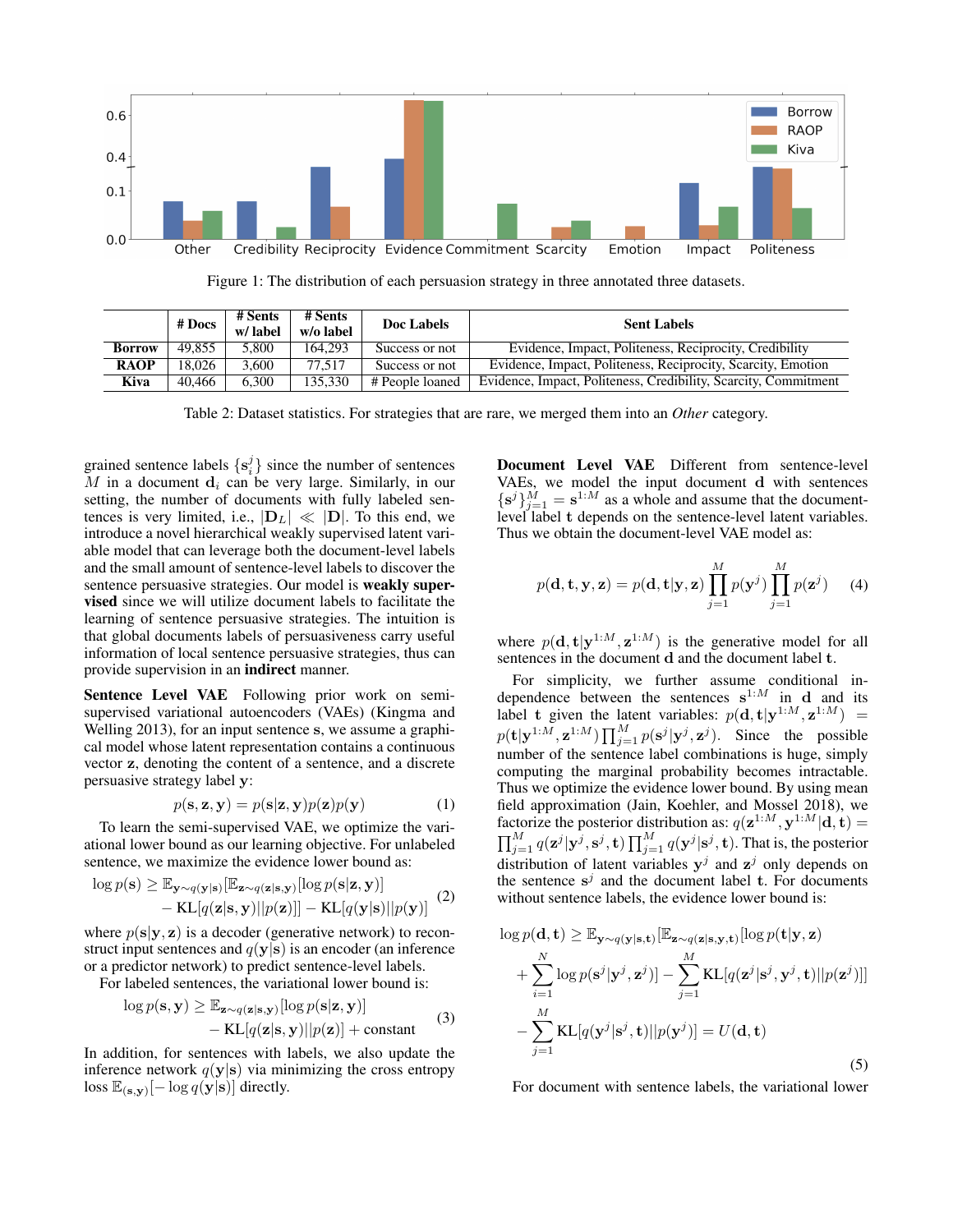

Figure 2: Overall architecture. At sentence-level, the input sentences are first encoded into two latent variables:  $y$  representing strategies and z containing context information; the decoder reconstructs the input sentences. At document-level, a predictor network aggregates the latent variables within the input document to predict document-level labels. For labeled documents, labels are directly used for the reconstruction and prediction; for unlabeled ones, latent variables y are used.

bound can be adapted from above as:

$$
\log p(\mathbf{d}, \mathbf{t}, \mathbf{y}) \geq \mathbb{E}_{\mathbf{z} \sim q(\mathbf{z}|\mathbf{s}, \mathbf{y}, \mathbf{t})}[\log p(\mathbf{t}|\mathbf{y}, \mathbf{z}) + \sum_{i=1}^{N} \log p(\mathbf{s}^{j}|\mathbf{y}^{j}, \mathbf{z}^{j})] - \sum_{j=1}^{M} \text{KL}[q(\mathbf{z}^{j}|\mathbf{s}^{j}, \mathbf{y}^{j}, \mathbf{t})||p(\mathbf{z}^{j})] = L(\mathbf{d}, \mathbf{t}, \mathbf{y}) + \text{constant}
$$
\n(6)

Combining the loss for document with and without sentence labels, we obtain the overall loss function:

$$
L = \mathbb{E}_{\mathbf{d} \in \mathbf{D}_U} U(\mathbf{d}, \mathbf{t}) + \mathbb{E}_{\mathbf{d} \in \mathbf{D}_L} L(\mathbf{d}, \mathbf{t}, \mathbf{y}^{1:M})
$$
  
+  $\alpha \cdot \mathbb{E}_{\mathbf{d} \in \mathbf{D}_L} \prod_{j=1}^{M} \log q(\mathbf{y}^j | \mathbf{s}^j, \mathbf{t})$  (7)

Here,  $\mathbb{E}_{\mathbf{d}\in \mathbf{D}_L} \prod_{j=1}^M \log q(\mathbf{y}^j | \mathbf{s}^j, \mathbf{t})$  represents the discriminative loss for sentences with labels and  $\alpha$  controls the tradeoff between generative loss and discriminative loss <sup>4</sup>.

Compared to sentence-level VAE (S-VAE) that only learns sentence representation via a generative network  $p(s|\mathbf{y}, \mathbf{z})$ , document-level VAE utilizes the contextual relations between sentences by aggregating multiple sentences in a document and further predicting document-level labels via a predictor network  $p(\mathbf{t}|\mathbf{y}^{1:M}, \mathbf{z}^{1:M})$ . Documentlevel weakly supervised VAE (WS-VAE) incorporates both direct sentence-level supervision and indirect documentlevel supervision to better make use of unlabeled sentences, thus can further help the persuasion strategies classification. Note that our hierarchical weakly-supervised latent variable model presents a generic framework to utilize dependencies between sentence-level and document-level labels, and can be easily adapted to other NLP tasks where document-level supervision is rich and sentence-level supervision is scarce.

#### Training Details

In practice, we parameterize the inference network  $q(\mathbf{y}|\mathbf{s}, \mathbf{t})$ and  $q(\mathbf{z}|\mathbf{y}, \mathbf{s}, \mathbf{t})$  using a LSTM or a BERT which encodes the

| Dataset       | Train | Dev | <b>Test</b> |
|---------------|-------|-----|-------------|
| <b>Borrow</b> | 900   | 400 | 400         |
| R AOP         | 300   | 200 | 300         |
| Kiva          | 1000  | 400 | 400         |

Table 3: Split statistics about train, dev, and test set.

sentences (and document label) to get the posterior distribution. We used another LSTM as the decoder to model the the generative network  $p(s|z, y)$ . At the document level, each sentence's content vector and strategy vector is fed as input to a LSTM to model the predictor network  $p(\mathbf{t}|\mathbf{z}^{1:M}, \mathbf{y}^{1:M}).$ Reparametrization: It is challenging to back-propagate through random variables as it involves non-differentiable sampling procedures. For latent variable z, we utilized the reparametrization technique proposed by Kingma and Welling (2013) to re-parametrize the Gaussian random variable z as  $\mu + \sigma \epsilon$ , where  $\epsilon \sim N(0, I)$ ,  $\mu$  and  $\sigma$  are deterministic and differentiable. For discrete latent variable y, we adopted Gumbel softmax (Jang, Gu, and Poole 2017) to approximate it continuously:

$$
y_k = \frac{\exp\left(\left(\log\left(\pi_k\right) + g_k\right)/\tau\right)}{\sum_{k=1}^K \exp\left(\left(\log\left(\pi_k\right) + g_k\right)/\tau\right)}
$$

where  $\pi_{1:K}$  are the probabilities of a categorical distribution,  $g_k$  follows Gumbel $(0, 1)$  and  $\tau$  is the temperature. The approximation is accurate when  $\tau \to 0$  and smooth when  $\tau > 0$ . We gradually decrease  $\tau$  in the training process.

Prior Estimation: Classical variational models usually assume simple priors such as uniform distributions. We performed a Gaussian kernel density estimation over training data to estimate the prior for y, and assumed the latent variable z follows a standard Gaussian distribution.

# Experiment and Result

Experiment Setup: We randomly sampled from the labeled documents to form the maximum labeled train set, the development, and test set to train and evaluate models, and we

<sup>&</sup>lt;sup>4</sup>The influence of  $\alpha$  is discussed in Section 4 in Appendix.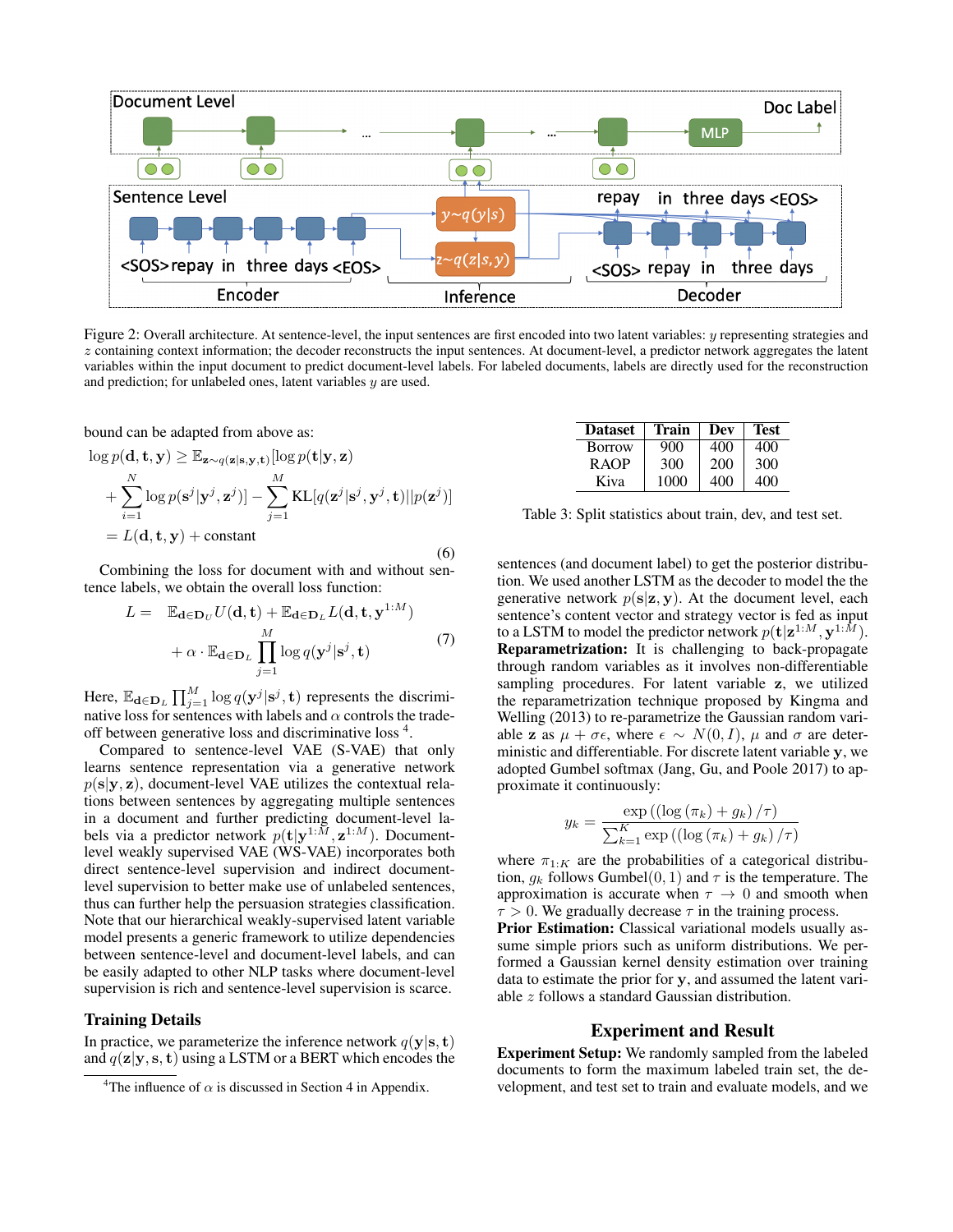| Model<br><b>Dataset</b> |             | <b>Sentence-level Persuasion Strategy Prediction F1 Score</b> |                |                |                | <b>Doc-Level Accuracy</b> |
|-------------------------|-------------|---------------------------------------------------------------|----------------|----------------|----------------|---------------------------|
|                         |             | <b>20</b>                                                     | 50             | <b>100</b>     | <b>Max</b>     |                           |
| Kiva                    | <b>LSTM</b> | $26.1 \pm 0.8$                                                | $37.6 \pm 1.0$ | $43.3 \pm 1.0$ | $54.6 \pm 2.0$ |                           |
|                         | SH-Net      | $29.1 \pm 0.4$                                                | $38.8 \pm 0.9$ | $43.4 \pm 0.9$ | $54.8 \pm 0.9$ | $34.8 \pm 1.0$            |
|                         | <b>BERT</b> | $28.6 \pm 4.0$                                                | $38.5 \pm 0.7$ | $44.6 \pm 3.0$ | $57.0 \pm 1.0$ |                           |
|                         | S-VAE       | $30.9 \pm 1.0$                                                | $40.3 \pm 0.7$ | $43.6 \pm 0.9$ | $55.7 \pm 1.0$ |                           |
|                         | WS-VAE      | $31.5 \pm 0.8$                                                | $40.9 \pm 1.0$ | $44.0 \pm 1.0$ | $55.4 \pm 0.8$ | $35.5 \pm 1.0$            |
|                         | WS-VAE-BERT | $34.2 \pm 0.2$                                                | $43.0 \pm 0.9$ | $45.2 \pm 0.9$ | $59.1 \pm 0.9$ | $36.7 \pm 2.0$            |
| <b>RAOP</b>             | <b>LSTM</b> | $28.5 \pm 1.0$                                                | $37.7 \pm 1.0$ | $42.5 \pm 1.0$ | $47.8 \pm 0.9$ |                           |
|                         | SH-Net      | $30.0 \pm 1.0$                                                | $39.1 \pm 1.0$ | $42.8 \pm 1.0$ | $48.1 \pm 1.0$ | $66.6 \pm 1.0$            |
|                         | <b>BERT</b> | $30.6 \pm 2.0$                                                | $39.5 \pm 2.0$ | $43.4 \pm 2.0$ | $54.0 \pm 1.0$ |                           |
|                         | S-VAE       | $31.7 \pm 0.7$                                                | $40.1 \pm 1.0$ | $43.2 \pm 1.0$ | $48.8 \pm 2.0$ |                           |
|                         | WS-VAE      | $32.1 \pm 0.9$                                                | $39.9 \pm 0.9$ | $43.8 \pm 0.9$ | $49.1 \pm 2.0$ | $65.3 \pm 1.0$            |
|                         | WS-VAE-BERT | $41.0\pm0.8$                                                  | $45.6 \pm 2.0$ | $51.2 \pm 0.8$ | $58.3 \pm 2.0$ | $67.8 \pm 1.0$            |
| <b>Borrow</b>           | <b>LSTM</b> | $53.4 \pm 0.9$                                                | $62.6 \pm 0.9$ | $68.1 \pm 0.8$ | $74.4 \pm 2.0$ |                           |
|                         | SH-Net      | $53.7 \pm 1.0$                                                | $63.2 \pm 1.0$ | $68.0 \pm 0.7$ | $74.5 \pm 1.0$ | $56.5 \pm 2.0$            |
|                         | <b>BERT</b> | $56.7 \pm 1.0$                                                | $64.1 \pm 3.0$ | $68.5 \pm 1.0$ | $74.6 \pm 0.4$ |                           |
|                         | S-VAE       | $\sqrt{59.2} \pm 0.7$                                         | $65.3 \pm 0.4$ | $68.8 \pm 0.6$ | $74.6 \pm 0.5$ |                           |
|                         | WS-VAE      | $59.5 \pm 1.0$                                                | $66.0 \pm 0.7$ | $68.9 \pm 1.0$ | $74.7 \pm 0.3$ | $56.5 \pm 0.9$            |
|                         | WS-VAE-BERT | $62.6 \pm 2.0$                                                | $68.5 \pm 1.0$ | $70.4 \pm 1.0$ | $75.9 \pm 0.7$ | $57.5 \pm 0.8$            |

Table 4: Sentence-level persuasion strategy prediction performance (Macro F1 Score) and document-level prediction performance (Accuracy). Models are trained with documents amount of 20 (81 sentences in Kiva, 99 sentences in RAOP and 59 sentences in Borrow), 50 (200 sentences in Kiva, 236 sentences in RAOP and 168 sentences in Borrow), 100 (355 sentences in Kiva, 480 sentences in RAOP and 356 sentences in Borrow), and all the training set (3512 sentences in Kiva, 1382 sentences in RAOP and 3136 sentences in Borrow). The results are averaged after 5 different runs, with the 95% confidence interval.

utilized all the unlabeled documents as training data as well. The data splits are shown in Table 3. We utilized NLTK (Bird, Klein, and Loper 2009) to split the documents into sentences and tokenize each sentence with BERT-base uncased tokenizer (Devlin et al. 2019). We added a special CLS token at the beginning of each sentence and a special SEP token at the end of each sentence. We used BERT (Devlin et al. 2019) as the discriminative network, LSTM as the generative network and predictor network. The inference network is a 2-layer MLP. We trained our model via AdamW (Loshchilov and Hutter 2017) and tuned hyper-parameters on the development set.

## Baselines and Model Settings<sup>5</sup>

We compared our model on strategy classification for each sentence with several baselines: (1) LSTM (Hochreiter and Schmidhuber 1997): LSTM is utilized as the encoder for sentences. We use the last layer's hidden states as the representations of sentences to classify the persuasion strategies. Only labeled sentences are used here. (2) SH-Net (Yang et al. 2019): SH-Net utilized a hierarchical LSTM to classify strategies with the supervision from both sentence-level and document-level labels, thus both labeled documents and unlabeled documents being used. We followed their implementation and modified the document-level inputs as concatenations of latent variables  $y$  and  $z$ . (3) **BERT** (Devlin et al. 2019): We used the pre-trained BERT-base uncased model and fine-tuned it for the persuasion strategy classification. BERT only utilized labeled sentences. (4) S-VAE: Sentencelevel VAE applied variational autoencoders in classifications by reconstructing the input sentences while learning to classify them. Both labeled and unlabeled sentences are used.

WS-VAE denotes our proposed weakly supervised latent variable model that made use of sentence-level labels and document-level labels at the same time, as well as reconstructing input documents. We further showed that our proposed WS-VAE model is orthogonal to pre-trained models like BERT as well by utilizing pre-trained BERT as the discriminative network to encode the input sentences and then using 2-layer LSTM as the generative network and predictor network, denoted as WS-VAE-BERT, a special case (based on pre-trained transformer models) of WS-VAE.

## Results

Varying the Number of Labeled Documents We tested the models with varying amount of labeled documents from 20 to the maximum number of labeled training documents, and summarized the results in Table 4. The simple LSTM classifier showed the worst performance over three datasets, especially when limited labeled documents were given. After simply adding document-level supervision as well as unlabeled documents, SH-Net got better Macro F1 scores as well as lower variance, showing the impact of documentlevel supervision on sentence-level learning. BERT finetuned on persuasion strategy classification tasks showed better performance than LSTM and SH-Net with limited labeled data in most cases.

By leveraging the reconstruction of each input sentence using corresponding persuasion strategies and context latent variables, S-VAE showed a significant performance boost

<sup>&</sup>lt;sup>5</sup>Parameters details are stated in Section 5 in the Appendix.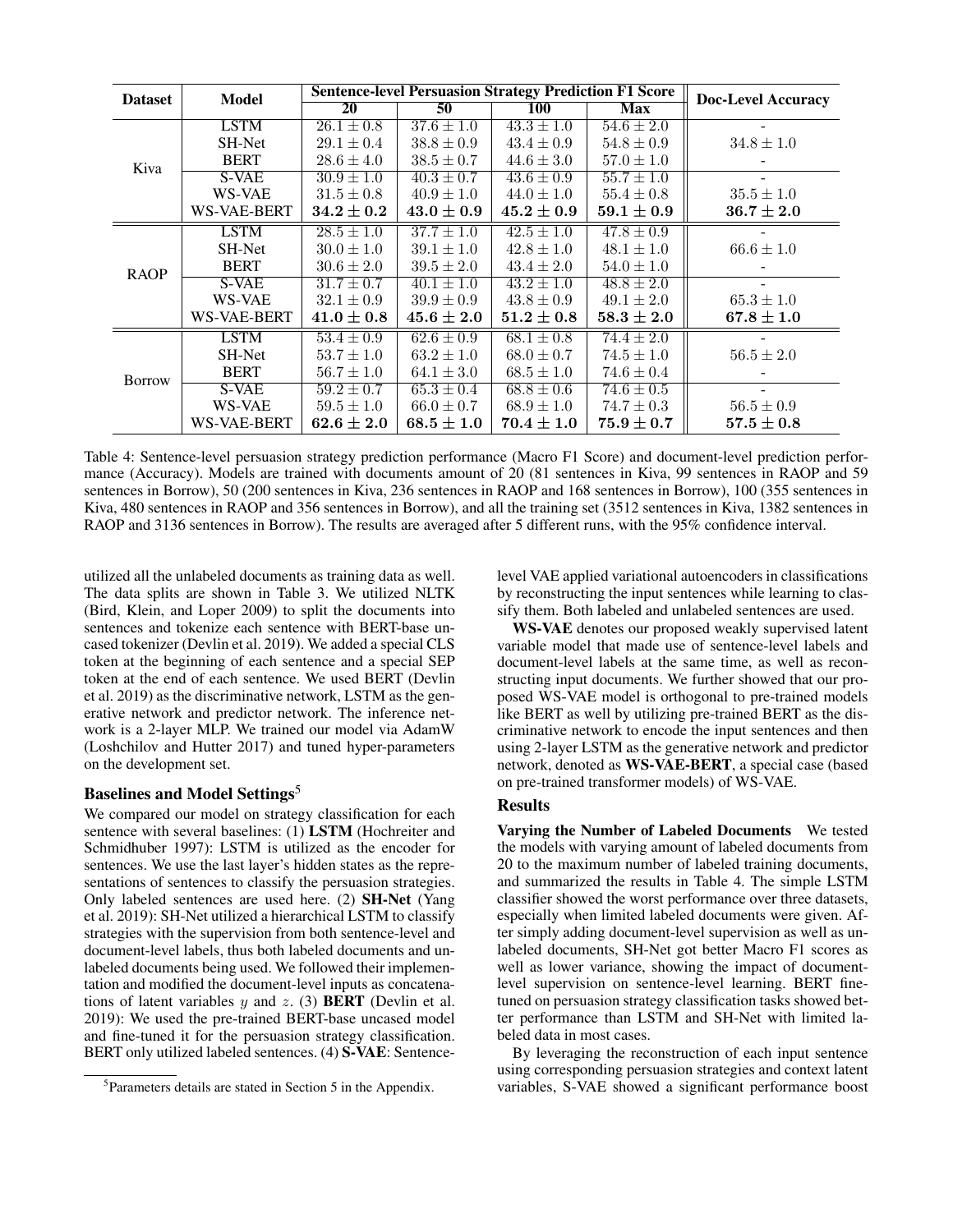

Figure 3: Average attention weight learned in the predictor network for different strategies in three datasets.



Figure 4: Attention weight for content vectors and strategy vectors when predicting document-level labels in the predictor network.



Figure 5: Cosine similarities between different persuasive strategies (Credibility, Reciprocity, Evidence, Commitment, Scarcity, Emotion, Impact and Politeness).

comparing to only utilizing indirect supervision from the document-level labels. This indicated that by incorporating the extra supervision directly from the input sentence itself, we can gain more help than hierarchical supervision from document levels. By utilizing the hierarchical latent variable model, which not only utilized the sentence reconstruction but also document-level predictions to assist the sentencelevel classifications, WS-VAE outperformed S-VAE. When combining with the state-of-the-art pre-trained models like BERT, our WS-VAE-BERT achieved the best performance over three datasets. This suggests that such improvement does not only come from large pre-trained models, but also the incorporation of our hierarchical latent variable model.

Note that we also showed the document-level prediction accuracy for models that used all the labeled documents. Even though the document-level predictions were not our goals, we observed a consistent trend that higher documentlevel performance correlated with the higher sentence-level accuracy, suggesting that the global document-level supervision helped the sentence-level predictions.

Importance of Strategies vs Content To better understand how these persuasive strategies and the text content jointly affect the success of text requests, we added an attention layer over content latent variable z and strategy latent variable  $y$  in the predictor network to visualize the importance of persuasive strategies and text content in the WS-VAE-BERT, as shown in Figure 4. In all three domains, we found that content vectors tend to have larger weights than strategy vectors. This suggests that when people are writing requests to convince others to take action, content is relatively the more important component than persuasion strategies. However, leveraging proper persuasive strategies can further boost the likelihood of their requests being fulfilled.

Attention Weight We further calculated the average attention weights learned in the predictor network (attended over strategy latent variable  $y$  and content latent variable  $z$ to predict the document-level labels) for different strategies in three datasets which is shown in Figure 3. We observed that *Reciprocity*, *Commitment*, *Scarcity* and *Impact* seemed to play more important roles, while *Credibility*, *Evidence*, *Emotion* and *Politeness* had lower average attention weights, which indicated that simple superficial strategies might be more influential to overall persuasiveness in online forums than strategies that required deeper analysis.

Relation between Persuasive Strategies To explore possible relations among different persuasive strategies, we utilized the embeddings for each persuasive strategy from the predictor network and visualized their pairwise similarities in Figure 5. All the similarities scores were below 0.5, showing those strategies in our taxonomy are generally orthogonal to each other and capture different aspects of persuasive language. However, some strategies tend to demonstrate relatively higher relations; for example, *Scarcity* highly correlates with *Evidence* on RAOP and Kiva, indicating that people may often use them together in their requests.

### Conclusion and Future Work

This work introduced a set of generic persuasive strategies based on theories on persuasion, together with a largescale multi-domain text corpus annotated with their associated persuasion strategies. To further utilize both labeled and unlabeled data in real-world scenarios, we designed a hierarchical weakly-supervised latent variable model to utilize document-level persuasiveness supervision to guide the learning of specific sentence-level persuasive strategies. Experimental results showed that our proposed method outperformed existing semi-supervised baselines significantly on three datasets. Note that, we made an assumption that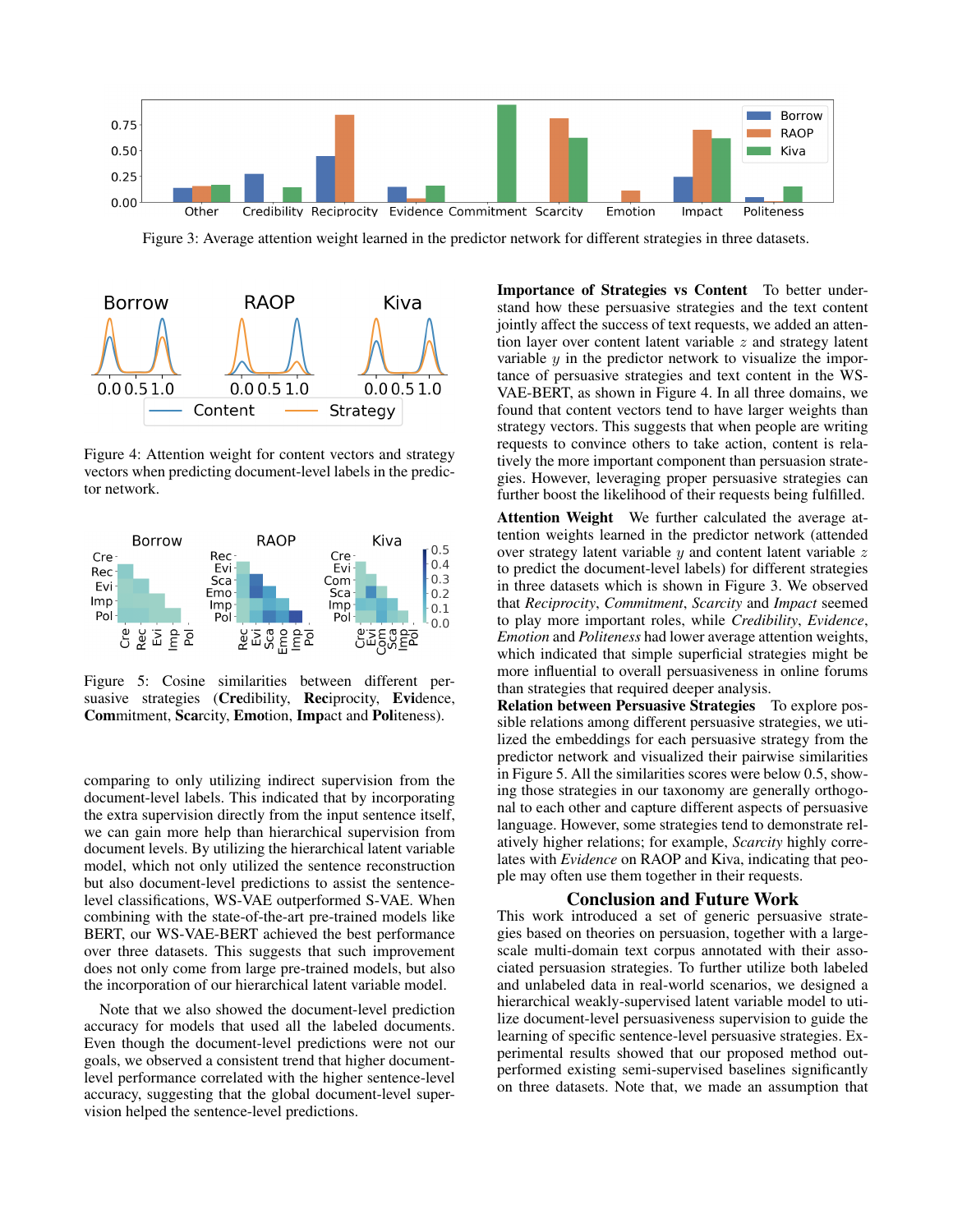the document-level persuasiveness label only depended on the sentence-level information. However there are other factors closely related to the overall persuasiveness such as requesters/lenders' backgrounds or their prior interactions (Valeiras-Jurado 2020; Longpre, Durmus, and Cardie 2019). Future work can investigate how these audience factors further affect the predictions of both sentence- and documentlevel labels. As an initial effort, our latent variable methods disentangle persuasion strategies and the content, and highlight the relations between persuasion strategies and the overall persuasiveness, which can be further leveraged by real-world applications to make textual requests more effective via different choices of persuasion strategies.

# Acknowledgment

We would like to thank Jintong Jiang, Leyuan Pan, Yuwei Wu, Zichao Yang, the anonymous reviewers, and the members of Georgia Tech SALT group for their feedback. We acknowledge the support of NVIDIA Corporation with the donation of GPU used for this research. DY is supported in part by a grant from Google.

# References

Althoff, T.; Danescu-Niculescu-Mizil, C.; and Jurafsky, D. 2014. How to Ask for a Favor: A Case Study on the Success of Altruistic Requests. In *Proceedings of ICWSM*.

Asai, S.; Yoshino, K.; Shinagawa, S.; Sakti, S.; and Nakamura, S. 2020. Emotional Speech Corpus for Persuasive Dialogue System. In *Proceedings of The 12th Language Resources and Evaluation Conference*, 491–497. Marseille, France: European Language Resources Association. ISBN 979-10-95546-34-4. URL https://www.aclweb. org/anthology/2020.lrec-1.62.

Atkinson, D.; Srinivasan, K. B.; and Tan, C. 2019. What Gets Echoed? Understanding the "Pointers" in Explanations of Persuasive Arguments. In *Proceedings of the 2019 Conference on Empirical Methods in Natural Language Processing and the 9th International Joint Conference on Natural Language Processing (EMNLP-IJCNLP)*, 2904–2914.

Bartels, L. M. 2006. Priming and persuasion in presidential campaigns. *Capturing campaign effects* 78–112.

Bird, S.; Klein, E.; and Loper, E. 2009. *Natural Language Processing with Python*. O'Reilly Media, Inc., 1st edition. ISBN 0596516495, 9780596516499.

Carlile, W.; Gurrapadi, N.; Ke, Z.; and Ng, V. 2018. Give Me More Feedback: Annotating Argument Persuasiveness and Related Attributes in Student Essays. In *Proceedings of the 56th Annual Meeting of the Association for Computational Linguistics (Volume 1: Long Papers)*, 621–631. Melbourne, Australia: Association for Computational Linguistics. doi:10.18653/v1/P18-1058. URL https://www.aclweb. org/anthology/P18-1058.

Chaiken, S. 1980. Heuristic versus systematic information processing and the use of source versus message cues in persuasion. *Journal of personality and social psychology* 39(5): 752.

Chen, J.; Wu, Y.; and Yang, D. 2020. Semi-supervised Models via Data Augmentation for Classifying Interactive Affective Responses. In *AffCon@AAAI*.

Chen, J.; Yang, Z.; and Yang, D. 2020. MixText: Linguistically-Informed Interpolation of Hidden Space for Semi-Supervised Text Classification. In *Proceedings of the 58th Annual Meeting of the Association for Computational Linguistics*, 2147–2157. Online: Association for Computational Linguistics. doi:10.18653/v1/2020.aclmain.194. URL https://www.aclweb.org/anthology/2020. acl-main.194.

Cialdini, R. 2001. 6 principles of persuasion. *Arizona State University, eBrand Media Publication* .

Dai, A. M.; and Le, Q. V. 2015. Semi-supervised sequence learning. In *Advances in neural information processing systems*, 3079–3087.

Devlin, J.; Chang, M.-W.; Lee, K.; and Toutanova, K. 2019. BERT: Pre-training of Deep Bidirectional Transformers for Language Understanding. In *Proceedings of the 2019 Conference of the North American Chapter of the Association for Computational Linguistics: Human Language Technologies, Volume 1 (Long and Short Papers)*, 4171–4186. Minneapolis, Minnesota: Association for Computational Linguistics.

Durmus, E.; Cardie, C.; and Durmus, E. 2018. Exploring the Role of Prior Beliefs for Argument Persuasion. In *Proceedings of the 2018 Conference of the North American Chapter of the Association for Computational Linguistics: Human Language Technologies, Volume 1 (Long Papers)*, 1035–1045. New Orleans, Louisiana: Association for Computational Linguistics. doi:10.18653/v1/N18-1094. URL https://www.aclweb.org/anthology/N18-1094.

Guo, Z.; Zhang, Z.; and Singh, M. 2020. In Opinion Holders' Shoes: Modeling Cumulative Influence for View Change in Online Argumentation. In *Proceedings of The Web Conference 2020*, 2388–2399.

Gururangan, S.; Dang, T.; Card, D.; and Smith, N. A. 2019. Variational Pretraining for Semi-supervised Text Classification. *arXiv preprint arXiv:1906.02242* .

Hochreiter, S.; and Schmidhuber, J. 1997. Long Short-Term Memory. *Neural Comput.* 9(8): 1735–1780. ISSN 0899- 7667. doi:10.1162/neco.1997.9.8.1735. URL http://dx.doi. org/10.1162/neco.1997.9.8.1735.

Hovland, C. I.; Janis, I. L.; and Kelly, H. 1971. Communication and persuasion. *Attitude change* 66–80.

Jain, V.; Koehler, F.; and Mossel, E. 2018. The Mean-Field Approximation: Information Inequalities, Algorithms, and Complexity. *CoRR* abs/1802.06126. URL http://arxiv.org/ abs/1802.06126.

Jang, E.; Gu, S.; and Poole, B. 2017. Categorical Reparameterization with Gumbel-Softmax. URL https://arxiv.org/abs/ 1611.01144.

Kingma, D. P.; Mohamed, S.; Rezende, D. J.; and Welling, M. 2014. Semi-supervised learning with deep generative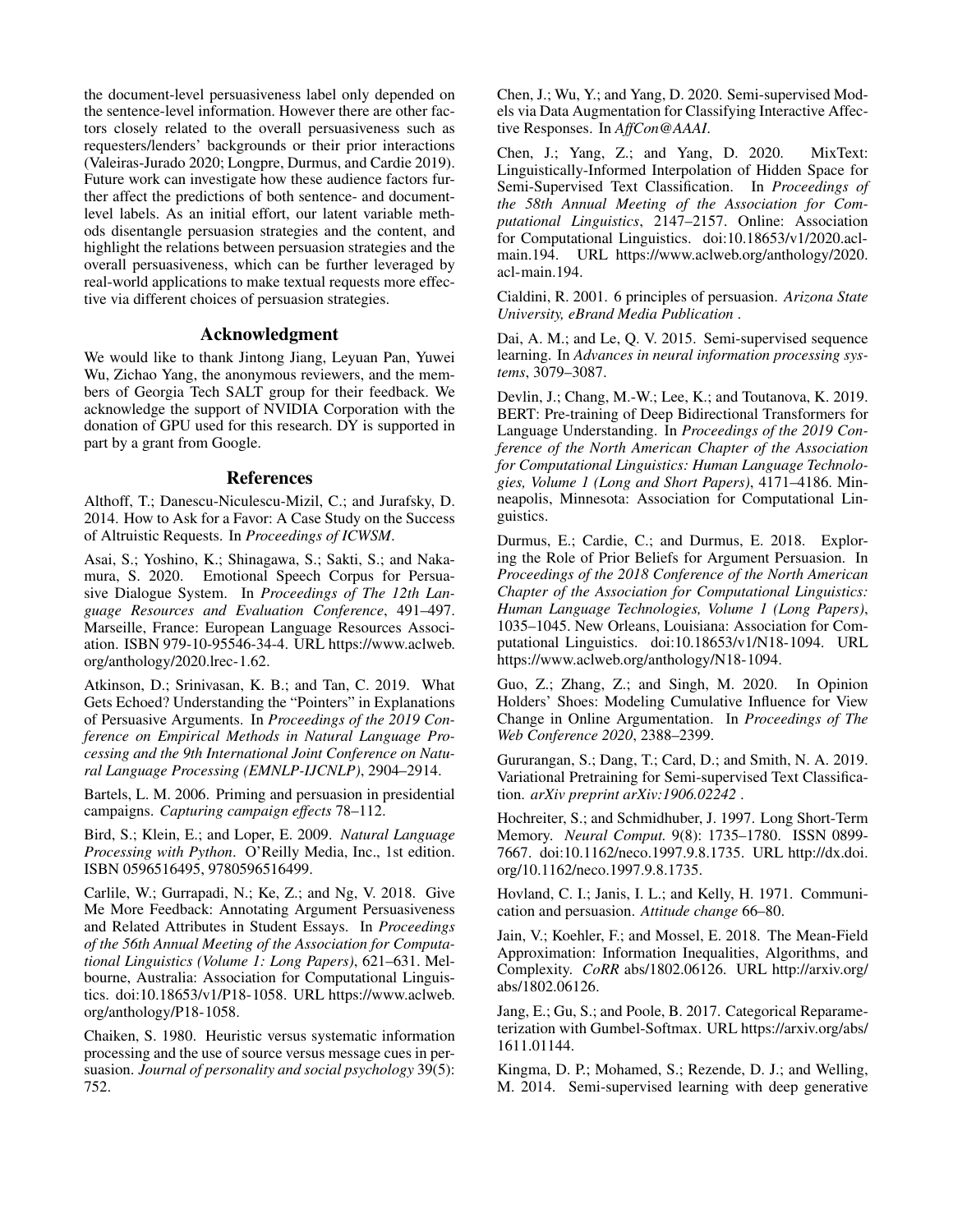models. In *Advances in neural information processing systems*, 3581–3589.

Kingma, D. P.; and Welling, M. 2013. Auto-Encoding Variational Bayes. URL http://arxiv.org/abs/1312.6114. Cite arxiv:1312.6114.

Kiros, R.; Zhu, Y.; Salakhutdinov, R. R.; Zemel, R.; Urtasun, R.; Torralba, A.; and Fidler, S. 2015. Skip-thought vectors. In *Advances in neural information processing systems*, 3294–3302.

Lawson, P.; Pearson, C. J.; Crowson, A.; and Mayhorn, C. B. 2020. Email phishing and signal detection: How persuasion principles and personality influence response patterns and accuracy. *Applied Ergonomics* 86: 103084.

Lee, K.; Chang, M.-W.; and Toutanova, K. 2019. Latent Retrieval for Weakly Supervised Open Domain Question Answering. *arXiv preprint arXiv:1906.00300* .

Longpre, L.; Durmus, E.; and Cardie, C. 2019. Persuasion of the Undecided: Language vs. the Listener. In *Proceedings of the 6th Workshop on Argument Mining*, 167–176.

Loshchilov, I.; and Hutter, F. 2017. Fixing Weight Decay Regularization in Adam. *CoRR* abs/1711.05101. URL http: //arxiv.org/abs/1711.05101.

Lukin, S.; Anand, P.; Walker, M.; and Whittaker, S. 2017. Argument Strength is in the Eye of the Beholder: Audience Effects in Persuasion. In *Proceedings of the 15th Conference of the European Chapter of the Association for Computational Linguistics: Volume 1, Long Papers*, 742–753.

Luu, K.; Tan, C.; and Smith, N. 2019a. Measuring Online Debaters' Persuasive Skill from Text over Time. *Transactions of the Association for Computational Linguistics* 7(0): 537–550. ISSN 2307-387X. URL https://transacl.org/index. php/tacl/article/view/1639.

Luu, K.; Tan, C.; and Smith, N. A. 2019b. Measuring Online Debaters' Persuasive Skill from Text over Time. *Transactions of the Association for Computational Linguistics* 7: 537–550.

McHugh, M. 2012. Interrater reliability: The kappa statistic. *Biochemia medica : casopis Hrvatskoga dru ˇ stva medicin- ˇ skih biokemicara / HDMB ˇ* 22: 276–82. doi:10.11613/BM. 2012.031.

Min, S.; Chen, D.; Hajishirzi, H.; and Zettlemoyer, L. 2019. A discrete hard em approach for weakly supervised question answering. *arXiv preprint arXiv:1909.04849* .

Miyato, T.; Dai, A. M.; and Goodfellow, I. 2016. Adversarial training methods for semi-supervised text classification. *arXiv preprint arXiv:1605.07725* .

Nashruddin, N.; Alam, F. A.; and Harun, A. 2020. Moral Values Found in Linguistic Politeness Patterns of Bugis Society. *Edumaspul: Jurnal Pendidikan* 4(1): 132–141.

Oquab, M.; Bottou, L.; Laptev, I.; and Sivic, J. 2015. Is object localization for free?-weakly-supervised learning with convolutional neural networks. In *Proceedings of the IEEE Conference on Computer Vision and Pattern Recognition*, 685–694.

Papandreou, G.; Chen, L.-C.; Murphy, K. P.; and Yuille, A. L. 2015. Weakly-and semi-supervised learning of a deep convolutional network for semantic image segmentation. In *Proceedings of the IEEE international conference on computer vision*, 1742–1750.

Peters, M. E.; Neumann, M.; Iyyer, M.; Gardner, M.; Clark, C.; Lee, K.; and Zettlemoyer, L. 2018. Deep contextualized word representations. *arXiv preprint arXiv:1802.05365* .

Petty, R. E.; and Cacioppo, J. T. 1986. The elaboration likelihood model of persuasion. In *Communication and persuasion*, 1–24. Springer.

Pinheiro, P. O.; and Collobert, R. 2015. From image-level to pixel-level labeling with convolutional networks. In *Proceedings of the IEEE Conference on Computer Vision and Pattern Recognition*, 1713–1721.

Popkin, S. L.; and Popkin, S. L. 1994. *The reasoning voter: Communication and persuasion in presidential campaigns*. University of Chicago Press.

Pryzant, R.; Chung, Y.; and Jurafsky, D. 2017. Predicting Sales from the Language of Product Descriptions. In *eCOM@ SIGIR*.

Roethke, K.; Klumpe, J.; Adam, M.; and Benlian, A. 2020. Social influence tactics in e-commerce onboarding: The role of social proof and reciprocity in affecting user registrations. *Decision Support Systems* 131: 113268. ISSN 0167-9236. doi:https://doi.org/10.1016/j.dss.2020. 113268. URL http://www.sciencedirect.com/science/article/ pii/S0167923620300233.

Shaikh, O.; Chen, J.; Saad-Falcon, J.; Chau, D. H.; and Yang, D. 2020. Examining the Ordering of Rhetorical Strategies in Persuasive Requests. *Findings of EMNLP* .

Stab, C.; and Gurevych, I. 2014. Identifying argumentative discourse structures in persuasive essays. In *Proceedings of the 2014 Conference on Empirical Methods in Natural Language Processing (EMNLP)*, 46–56.

Tan, C.; Niculae, V.; Danescu-Niculescu-Mizil, C.; and Lee, L. 2016. Winning Arguments: Interaction Dynamics and Persuasion Strategies in Good-faith Online Discussions. In *Proceedings of the 25th International Conference on World Wide Web*, WWW '16, 613–624. Republic and Canton of Geneva, Switzerland: International World Wide Web Conferences Steering Committee. ISBN 978-1-4503-4143-1.

Valeiras-Jurado, J. 2020. Genre-specific persuasion in oral presentations: Adaptation to the audience through multimodal persuasive strategies. *International Journal of Applied Linguistics* 30(2): 293–312.

Vargheese, J. P.; Collinson, M.; and Masthoff, J. 2020a. Exploring susceptibility measures to persuasion. In *International Conference on Persuasive Technology*, 16–29. Springer.

Vargheese, J. P.; Collinson, M.; and Masthoff, J. 2020b. Exploring Susceptibility Measures to Persuasion. In Gram-Hansen, S. B.; Jonasen, T. S.; and Midden, C., eds., *Persuasive Technology. Designing for Future Change*, 16–29.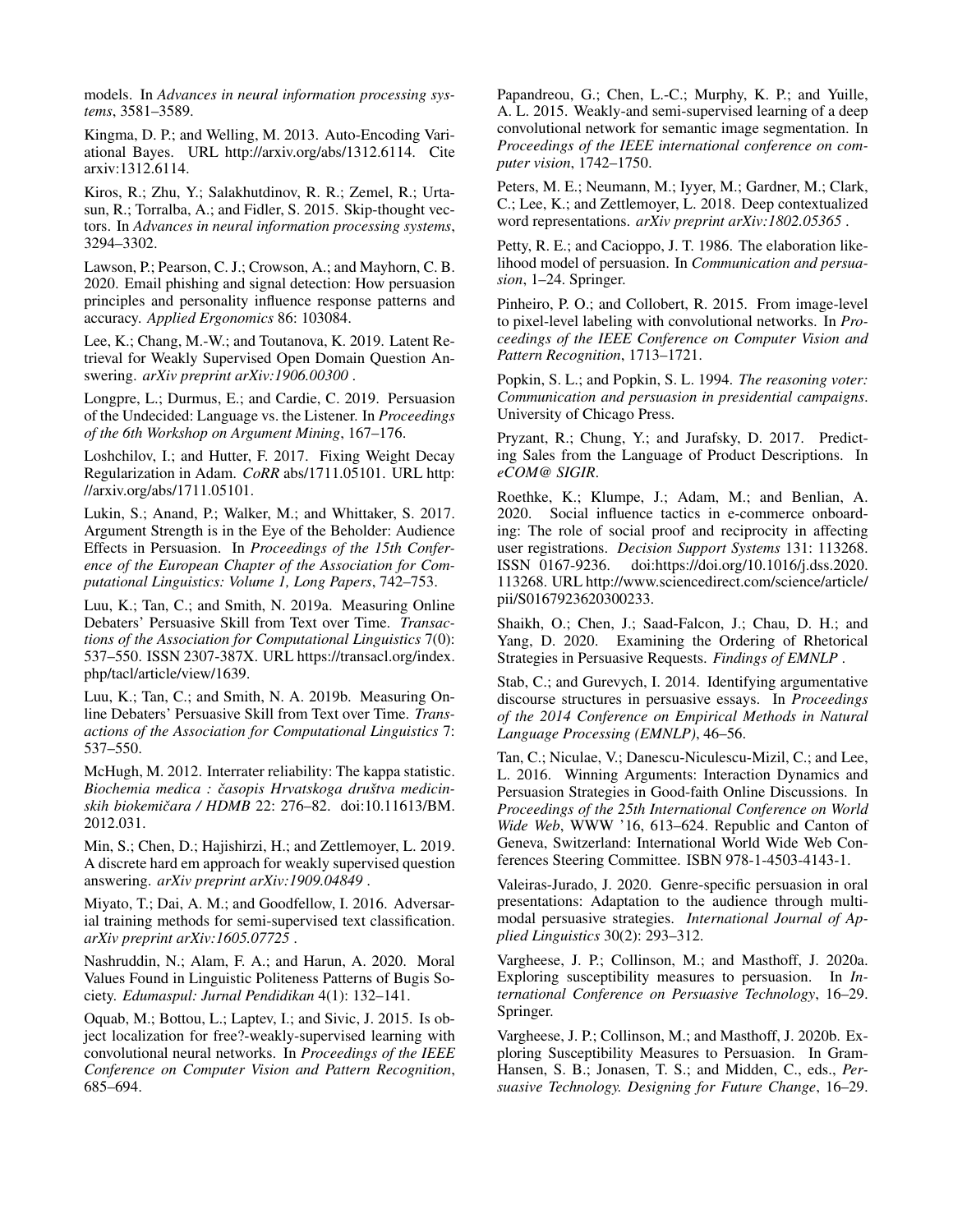Cham: Springer International Publishing. ISBN 978-3-030- 45712-9.

Wang, X.; Shi, W.; Kim, R.; Oh, Y.; Yang, S.; Zhang, J.; and Yu, Z. 2019. Persuasion for Good: Towards a Personalized Persuasive Dialogue System for Social Good. *arXiv preprint arXiv:1906.06725* .

Xie, Q.; Dai, Z.; Hovy, E.; Luong, M.-T.; and Le, Q. V. 2020. Unsupervised Data Augmentation for Consistency Training. URL https://openreview.net/forum?id=ByeL1R4FvS.

Yang, D.; Chen, J.; Yang, Z.; Jurafsky, D.; and Hovy, E. 2019. Let's Make Your Request More Persuasive: Modeling Persuasive Strategies via Semi-Supervised Neural Nets on Crowdfunding Platforms. In *Proceedings of the 2019 Conference of the North American Chapter of the Association for Computational Linguistics: Human Language Technologies, Volume 1 (Long and Short Papers)*, 3620–3630.

Yang, D.; and Kraut, R. E. 2017. Persuading teammates to give: Systematic versus heuristic cues for soliciting loans. *Proceedings of the ACM on Human-Computer Interaction* 1: 114.

Yang, Z.; Hu, Z.; Salakhutdinov, R.; and Berg-Kirkpatrick, T. 2017. Improved variational autoencoders for text modeling using dilated convolutions. In *Proceedings of the 34th International Conference on Machine Learning-Volume 70*, 3881–3890. JMLR. org.

# Appendix

#### Dataset & Annotation Details

In different contexts, people tend to write documents with different numbers of sentences, which might be associated with different sets of persuasion strategies.

The mean and std for number of sentences per document are 4.68 and 4.63 in Borrow, 5.10 and 4.40 in RAOP, and 3.83 and 4.12 in Kiva.

We recruited two graduate and two undergraduate students to label the persuasion strategies for each sentence in given documents which were randomly sampled from the whole corpus. Definitions and examples of different persuasion strategies were provided to the annotators. We also conducted a training session where we asked annotators to annotate 50 example sentences and walked through them any disagreements or confusions they had. Annotators then annotated 1200 documents by themselves independently.

To assess the reliability of the annotated labels, the same set of documents which contained 100 documents with 400 sentences was given to annotators to label and we computed the Cohen's Kappa coefficient. We obtained an average score of 0.538 on Kiva, 0.613 on RAOP and 0.623 on Borrow, which indicated moderate agreement and reasonable annotation quality (McHugh 2012).

### WS-VAE

Sentence level VAE Based on prior work on semisupervised VAEs (Kingma and Welling 2013), for an input sentence s, we assume a graphical model whose latent representation contains a continuous vector z, denoting the content of a sentence, and a discrete persuasive strategy label y:

$$
p(\mathbf{s}, \mathbf{z}, \mathbf{y}) = p(\mathbf{s}|\mathbf{z}, \mathbf{y})p(\mathbf{z})p(\mathbf{y}).
$$

To learn the semi-supervised VAE, we optimize the variational lower bound as our learning objective. For unlabeled sentence, we maximize:

$$
\log p(\mathbf{s}) = \log \mathbb{E}_{\mathbf{y} \sim p(\mathbf{y})} \mathbb{E}_{\mathbf{z} \sim p(\mathbf{z})} [p(\mathbf{s}|\mathbf{z}, \mathbf{y})] \n\geq \mathbb{E}_{\mathbf{y} \sim q(\mathbf{y}|\mathbf{s})} [\mathbb{E}_{\mathbf{z} \sim q(\mathbf{z}|\mathbf{s}, \mathbf{y})} [\log p(\mathbf{s}|\mathbf{z}, \mathbf{y})] \n- \text{KL}[q(\mathbf{z}|\mathbf{s}, \mathbf{y}) || p(\mathbf{z})]] \n- \text{KL}[q(\mathbf{y}|\mathbf{s}) || p(\mathbf{y})],
$$

where  $p(s|y, z)$  is a decoder (generative network) to reconstruct input sentences and  $q(y|s)$  is an encoder (an inference or a predictor network) to predict sentence-level labels. For labeled sentences, the variational lower bound becomes:

$$
\log p(\mathbf{s}, \mathbf{y}) = \log \mathbb{E}_{\mathbf{z} \sim p(\mathbf{z})} [p(\mathbf{s}|\mathbf{z}, \mathbf{y}) p(\mathbf{y})]
$$
  
\n
$$
\geq \mathbb{E}_{\mathbf{z} \sim q(\mathbf{z}|\mathbf{s}, \mathbf{y})} [\log p(\mathbf{s}|\mathbf{z}, \mathbf{y})]
$$
  
\n
$$
- \text{KL}[q(\mathbf{z}|\mathbf{s}, \mathbf{y}) || p(\mathbf{z})] + \text{constant}
$$

In addition, for sentences with labels, we also update the inference network  $q(y|s)$  via minimizing the cross entropy loss  $\mathbb{E}_{(\mathbf{s},\mathbf{y})}[-\log q(\mathbf{y}|\mathbf{s})]$  directly.

Document level VAE Different from sentence-level VAEs, we model the input document d with sentences  $\{s^j\}_{j=1}^M = s^{1:M}$  as a whole and assume that the documentlevel label t depends on the sentence-level latent variables. Thus we obtain the document-level VAE model as:

 $1.34 \t1.34$ 

$$
p(\mathbf{d}, \mathbf{t}, \mathbf{y}^{1:M}, \mathbf{z}^{1:M}) =
$$
  
 
$$
p(\mathbf{d}, \mathbf{t} | \mathbf{y}^{1:M}, \mathbf{z}^{1:M}) \prod_{j=1}^{M} p(\mathbf{y}^{j}) \prod_{j=1}^{M} p(\mathbf{z}^{j}),
$$

where  $p(\mathbf{d}, \mathbf{t} | \mathbf{y}^{1:M}, \mathbf{z}^{1:M})$  is the generative model for all sentences in the document d and the document label t. For simplicity, we further assume conditional independence between the sentences  $s^{1:M}$  in d and its label t given the latent variables:

$$
p(\mathbf{d}, \mathbf{t} | \mathbf{y}^{1:M}, \mathbf{z}^{1:M}) =
$$

$$
p(\mathbf{t} | \mathbf{y}^{1:M}, \mathbf{z}^{1:M}) \prod_{j=1}^{M} p(\mathbf{s}^{j} | \mathbf{y}^{j}, \mathbf{z}^{j}).
$$

Since the possible number of the sentence label combinations is huge, simply computing the marginal probability becomes intractable. Thus we optimize the evidence lower bound. By using mean field approximation (Jain, Koehler, and Mossel 2018), we factorize the posterior distribution as:

$$
q(\mathbf{z}^{1:M}, \mathbf{y}^{1:M}|\mathbf{d}, \mathbf{t})
$$
  
=  $q(\mathbf{z}^{1:M}|\mathbf{y}^{1:M}, \mathbf{s}^{1:M}, \mathbf{t})q(\mathbf{y}^{1:M}|\mathbf{s}^{1:M}, \mathbf{t})$   
= 
$$
\prod_{j=1}^{M} q(\mathbf{z}^{j}|\mathbf{y}^{j}, \mathbf{s}^{j}, \mathbf{t}) \prod_{j=1}^{M} q(\mathbf{y}^{j}|\mathbf{s}^{j}, \mathbf{t}),
$$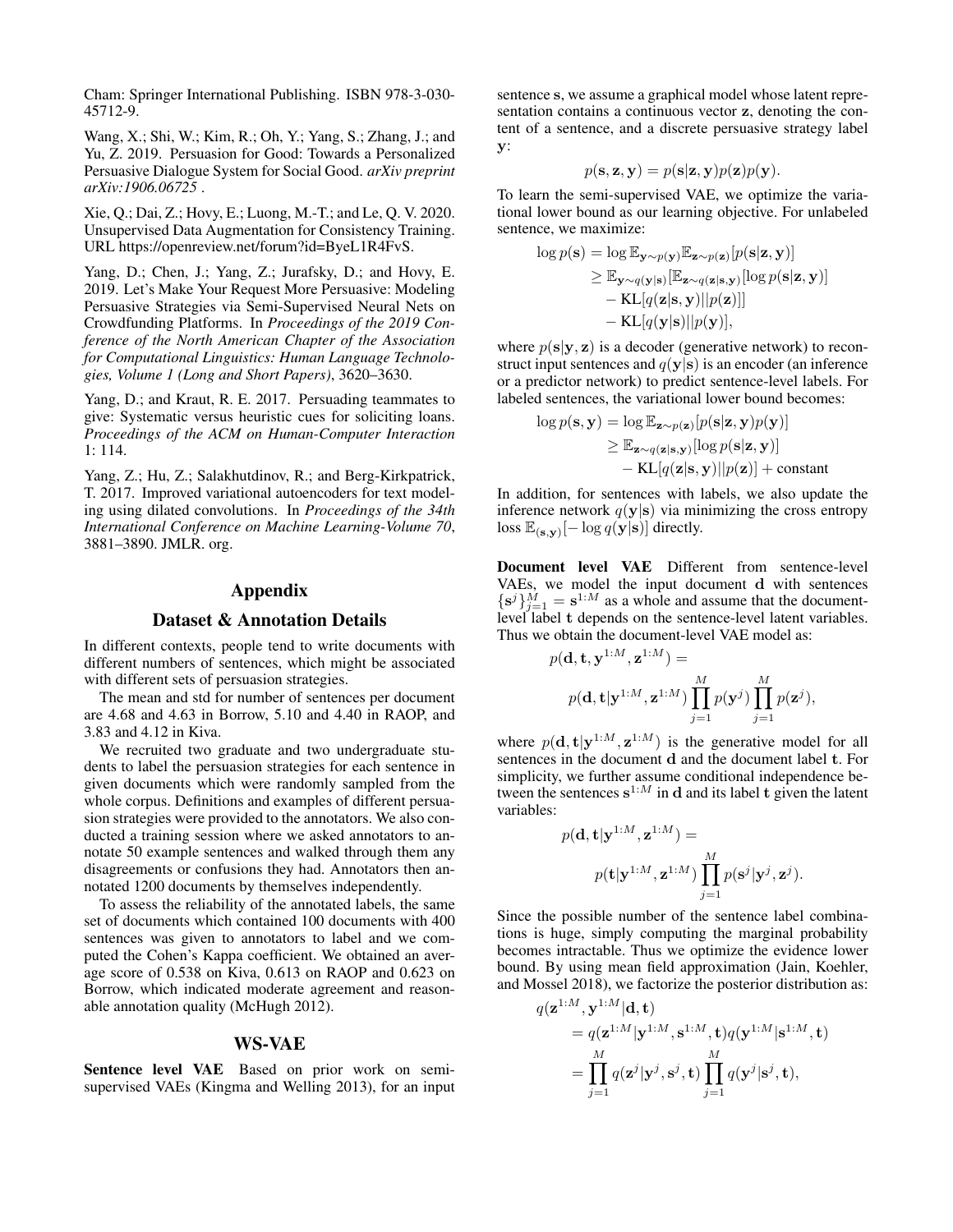That is, the posterior distribution of latent variables  $y^j$  and  $z^j$  only depends on the sentence  $s^j$  and the document label t. For documents without sentence labels, the variational lower bound  $U(\mathbf{d}, \mathbf{t})$  is:

$$
\log p(\mathbf{d}, \mathbf{t}) = \log \mathbb{E}_{\mathbf{y} \sim p(\mathbf{y})} \mathbb{E}_{\mathbf{z} \sim p(\mathbf{z})} [p(\mathbf{t}|\mathbf{z}^{1:M}, \mathbf{y}^{1:M})
$$
\n
$$
\prod_{j=1}^{M} p(\mathbf{s}^{j}|\mathbf{z}^{j}, \mathbf{y}^{j}) \prod_{j=1}^{M} p(\mathbf{y}^{j}) \prod_{j=1}^{M} p(\mathbf{z}^{j})]
$$
\n
$$
\geq \mathbb{E}_{\mathbf{y}^{1:M} \sim q(\mathbf{y}^{1:M}|\mathbf{s}^{1:M}, \mathbf{t})} [\mathbb{E}_{\mathbf{z}^{1:M} \sim q(\mathbf{z}^{1:M}|\mathbf{s}^{1:M}, \mathbf{y}^{1:M}, \mathbf{t})]
$$
\n
$$
[\log p(\mathbf{t}|\mathbf{y}^{1:M}, \mathbf{z}^{1:M}) + \sum_{i=1}^{N} \log p(\mathbf{s}^{j}|\mathbf{y}^{j}, \mathbf{z}^{j})]
$$
\n
$$
- \sum_{j=1}^{M} \text{KL}[q(\mathbf{z}^{j}|\mathbf{s}^{j}, \mathbf{y}^{j}, \mathbf{t}) || p(\mathbf{z}^{j})]]
$$
\n
$$
- \sum_{j=1}^{M} \text{KL}[q(\mathbf{y}^{j}|\mathbf{s}^{j}, \mathbf{t}) || p(\mathbf{y}^{j})]
$$
\n
$$
= U(\mathbf{d}, \mathbf{t})
$$

For document with sentence labels, the variational lower bound can be adapted from above as:

$$
\log p(\mathbf{d}, \mathbf{t}, \mathbf{y}^{1:M})
$$
\n
$$
= \log \mathbb{E}_{\mathbf{z} \sim p(\mathbf{z})} [p(\mathbf{t}|\mathbf{z}^{1:M}, \mathbf{y}^{1:M})
$$
\n
$$
\prod_{j=1}^{M} p(\mathbf{s}^{j}|\mathbf{z}^{j}, \mathbf{y}^{j}) \prod_{j=1}^{M} p(\mathbf{y}^{j}) \prod_{j=1}^{M} p(\mathbf{z}^{j})]
$$
\n
$$
\geq \mathbb{E}_{\mathbf{z}^{1:M} \sim q(\mathbf{z}^{1:M}|\mathbf{s}^{1:M}, \mathbf{y}^{1:M}, \mathbf{t})}
$$
\n
$$
[\log p(\mathbf{t}|\mathbf{y}^{1:M}, \mathbf{z}^{1:M}) + \sum_{i=1}^{N} \log p(\mathbf{s}^{j}|\mathbf{y}^{j}, \mathbf{z}^{j})]
$$
\n
$$
- \sum_{j=1}^{M} \text{KL}[q(\mathbf{z}^{j}|\mathbf{s}^{j}, \mathbf{y}^{j}, \mathbf{t}) || p(\mathbf{z}^{j})] + \text{constant}
$$
\n
$$
= L(\mathbf{d}, \mathbf{t}, \mathbf{y}^{1:M}) + \text{constant}
$$

Combining the loss for document with and without sentence labels, we obtain the overall loss function:

$$
L = \mathbb{E}_{\mathbf{d} \in \mathbf{D}_U} U(\mathbf{d}, \mathbf{t}) + \mathbb{E}_{\mathbf{d} \in \mathbf{D}_L} L(\mathbf{d}, \mathbf{t}, \mathbf{y}^{1:M})
$$

$$
+ \alpha \cdot \mathbb{E}_{\mathbf{d} \in \mathbf{D}_L} \prod_{j=1}^M \log q(\mathbf{y}^j | \mathbf{s}^j, \mathbf{t})
$$

Here,  $\mathbb{E}_{\mathbf{d}\in \mathbf{D}_L} \prod_{j=1}^M \log q(\mathbf{y}^j | \mathbf{s}^j, \mathbf{t})$  represents the discriminative loss for sentences with persuasive strategy labels and  $\alpha$  controls the trade-off between generative loss and discriminative loss.

#### Threshold on KL Divergence

Yang et al. (2017) found that VAEs might easily get stuck in two local optimums: the KL term on y is very large and all samples collapse to one class or the KL term on y is very small and  $q(y|s)$  is close to the prior distribution. Thus we minimize the KL term only when it is larger than a threshold  $\overline{w}$ :

$$
KL_{\mathbf{y}} = \max(w, KL[q(\mathbf{y}|\mathbf{s})||p(\mathbf{y})])
$$

# Influence of the Trade-off Weight  $\alpha$

The overall loss function of our proposed weakly-supervised hierarchical latent variable model is:

$$
L = \mathbb{E}_{\mathbf{d} \in \mathbf{D}_U} U(\mathbf{d}, \mathbf{t}) + \mathbb{E}_{\mathbf{d} \in \mathbf{D}_L} L(\mathbf{d}, \mathbf{t}, \mathbf{y}^{1:M})
$$

$$
+ \alpha \cdot \mathbb{E}_{\mathbf{d} \in \mathbf{D}_L} \prod_{j=1}^M \log q(\mathbf{y}^j | \mathbf{s}^j, \mathbf{t})
$$

Here, the  $\alpha$  is a parameter that controls the balance of reconstruction loss and supervised sentence classification loss. When  $\alpha$  is small, the sentence level classifications are not well learned. When  $\alpha$  is large, the model tends to only learn the sentence level classification tasks and ignore the reconstructions and document level predictions. In experiments, we set  $\alpha$  to 5 through a grid search from the set  $\{1, 5, 10, 20\}.$ 

# Model Implementation Details

# S-VAE

For S-VAE - the sentence-level latent variable model, which applies variational autoencoderes in sentence-level classifications by reconstructing the input sentences while learning to classify them, which encourages the model to assign input sentences to a label  $y$  such that the reconstruction loss is low. S-VAE is a special case (only performing operations at sentence levels) of our proposed WS-VAE. The weight for the reconstruction term is 1, the weight for the classification term is 5 and the weight for KL divergence terms are annealing from a small value to 1 through the training process. The learning rate is 0.001.

### WS-VAE

For WS-VAE - our proposed weakly supervised latent variable model, takes advantage of sentence-level labels and document-level labels at the same time, as well as reconstructing input documents. The weight for the reconstruction term is 1, the weight for the classification term is 5, the weight for KL divergence terms are annealing from a small value to 1 through the training process, and the weight for predictor term is 0.5. The threshold for KL regularization on  $q(y|s)$  is 1.2. The learning rate is 0.001.

#### WS-VAE-BERT

For WS-VAE-BERT - a special case (based on pre-trained transformer models) of WS-VAE, combines ES-VAE with recent pre-trained BERT. The weight for the reconstruction term is 1, the weight for the classification term is 5, the weight for KL divergence terms are annealing from a small value to 1 through the training process, and the weight for predictor term is 0.1. The threshold for KL regularization on  $q(y|s)$  is 1.2. The learning rate is 0.00001.